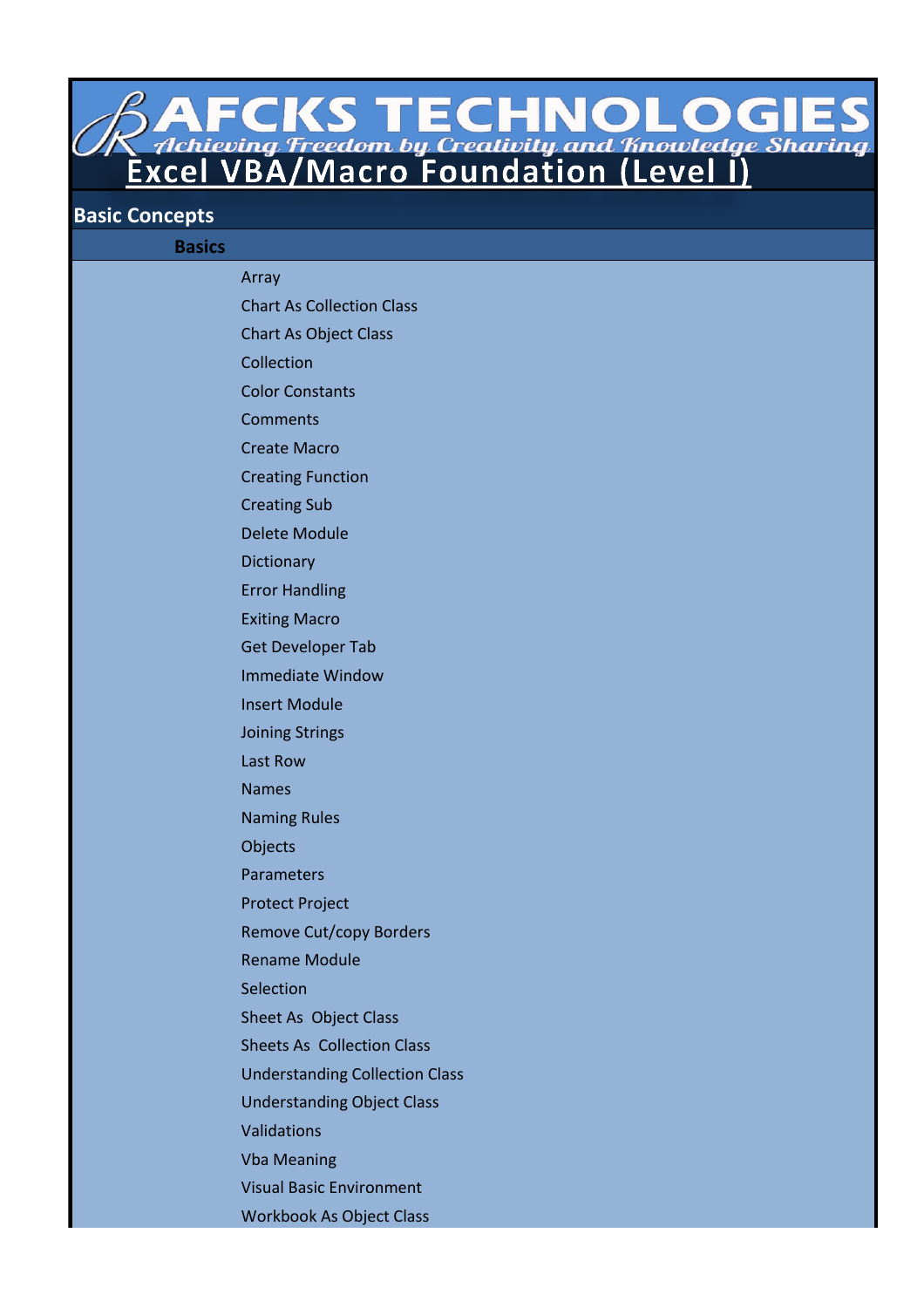| <b>Variables</b><br><b>Introduction To Variables</b><br><b>Normal Variable</b><br><b>Object Variable</b><br><b>Dim</b><br>Private<br>Variables<br><b>Statements</b><br> f <br><b>Select Case</b><br>Withend With<br><b>Properties</b><br><b>Address</b><br>Caller<br>Color<br>Column<br>Count<br>Currentregion<br><b>Displayalerts</b><br>Displayfullscreen<br><b>Displayheadings</b><br>Displayworkbooktabs<br>Format<br>Formula<br>Fullname<br>Hidden<br>Horizontalalignment<br>Linestyle<br>Manualupdate<br><b>Name</b><br>Numberformat<br><b>Offset</b><br>Resize |                 | <b>Workbooks As Collection Class</b> |
|-----------------------------------------------------------------------------------------------------------------------------------------------------------------------------------------------------------------------------------------------------------------------------------------------------------------------------------------------------------------------------------------------------------------------------------------------------------------------------------------------------------------------------------------------------------------------|-----------------|--------------------------------------|
|                                                                                                                                                                                                                                                                                                                                                                                                                                                                                                                                                                       |                 |                                      |
|                                                                                                                                                                                                                                                                                                                                                                                                                                                                                                                                                                       |                 |                                      |
|                                                                                                                                                                                                                                                                                                                                                                                                                                                                                                                                                                       |                 |                                      |
|                                                                                                                                                                                                                                                                                                                                                                                                                                                                                                                                                                       |                 |                                      |
|                                                                                                                                                                                                                                                                                                                                                                                                                                                                                                                                                                       |                 |                                      |
|                                                                                                                                                                                                                                                                                                                                                                                                                                                                                                                                                                       |                 |                                      |
|                                                                                                                                                                                                                                                                                                                                                                                                                                                                                                                                                                       |                 |                                      |
|                                                                                                                                                                                                                                                                                                                                                                                                                                                                                                                                                                       |                 |                                      |
|                                                                                                                                                                                                                                                                                                                                                                                                                                                                                                                                                                       |                 |                                      |
|                                                                                                                                                                                                                                                                                                                                                                                                                                                                                                                                                                       |                 |                                      |
|                                                                                                                                                                                                                                                                                                                                                                                                                                                                                                                                                                       |                 |                                      |
|                                                                                                                                                                                                                                                                                                                                                                                                                                                                                                                                                                       | <b>Concepts</b> |                                      |
|                                                                                                                                                                                                                                                                                                                                                                                                                                                                                                                                                                       |                 |                                      |
|                                                                                                                                                                                                                                                                                                                                                                                                                                                                                                                                                                       |                 |                                      |
|                                                                                                                                                                                                                                                                                                                                                                                                                                                                                                                                                                       |                 |                                      |
|                                                                                                                                                                                                                                                                                                                                                                                                                                                                                                                                                                       |                 |                                      |
|                                                                                                                                                                                                                                                                                                                                                                                                                                                                                                                                                                       |                 |                                      |
|                                                                                                                                                                                                                                                                                                                                                                                                                                                                                                                                                                       |                 |                                      |
|                                                                                                                                                                                                                                                                                                                                                                                                                                                                                                                                                                       |                 |                                      |
|                                                                                                                                                                                                                                                                                                                                                                                                                                                                                                                                                                       |                 |                                      |
|                                                                                                                                                                                                                                                                                                                                                                                                                                                                                                                                                                       |                 |                                      |
|                                                                                                                                                                                                                                                                                                                                                                                                                                                                                                                                                                       |                 |                                      |
|                                                                                                                                                                                                                                                                                                                                                                                                                                                                                                                                                                       |                 |                                      |
|                                                                                                                                                                                                                                                                                                                                                                                                                                                                                                                                                                       |                 |                                      |
|                                                                                                                                                                                                                                                                                                                                                                                                                                                                                                                                                                       |                 |                                      |
|                                                                                                                                                                                                                                                                                                                                                                                                                                                                                                                                                                       |                 |                                      |
|                                                                                                                                                                                                                                                                                                                                                                                                                                                                                                                                                                       |                 |                                      |
|                                                                                                                                                                                                                                                                                                                                                                                                                                                                                                                                                                       |                 |                                      |
|                                                                                                                                                                                                                                                                                                                                                                                                                                                                                                                                                                       |                 |                                      |
|                                                                                                                                                                                                                                                                                                                                                                                                                                                                                                                                                                       |                 |                                      |
|                                                                                                                                                                                                                                                                                                                                                                                                                                                                                                                                                                       |                 |                                      |
|                                                                                                                                                                                                                                                                                                                                                                                                                                                                                                                                                                       |                 |                                      |
|                                                                                                                                                                                                                                                                                                                                                                                                                                                                                                                                                                       |                 |                                      |
|                                                                                                                                                                                                                                                                                                                                                                                                                                                                                                                                                                       |                 |                                      |
|                                                                                                                                                                                                                                                                                                                                                                                                                                                                                                                                                                       |                 | Rgb                                  |
| Rotation                                                                                                                                                                                                                                                                                                                                                                                                                                                                                                                                                              |                 |                                      |
| Screenupdating                                                                                                                                                                                                                                                                                                                                                                                                                                                                                                                                                        |                 |                                      |
| Shapestyle                                                                                                                                                                                                                                                                                                                                                                                                                                                                                                                                                            |                 |                                      |
| Text                                                                                                                                                                                                                                                                                                                                                                                                                                                                                                                                                                  |                 |                                      |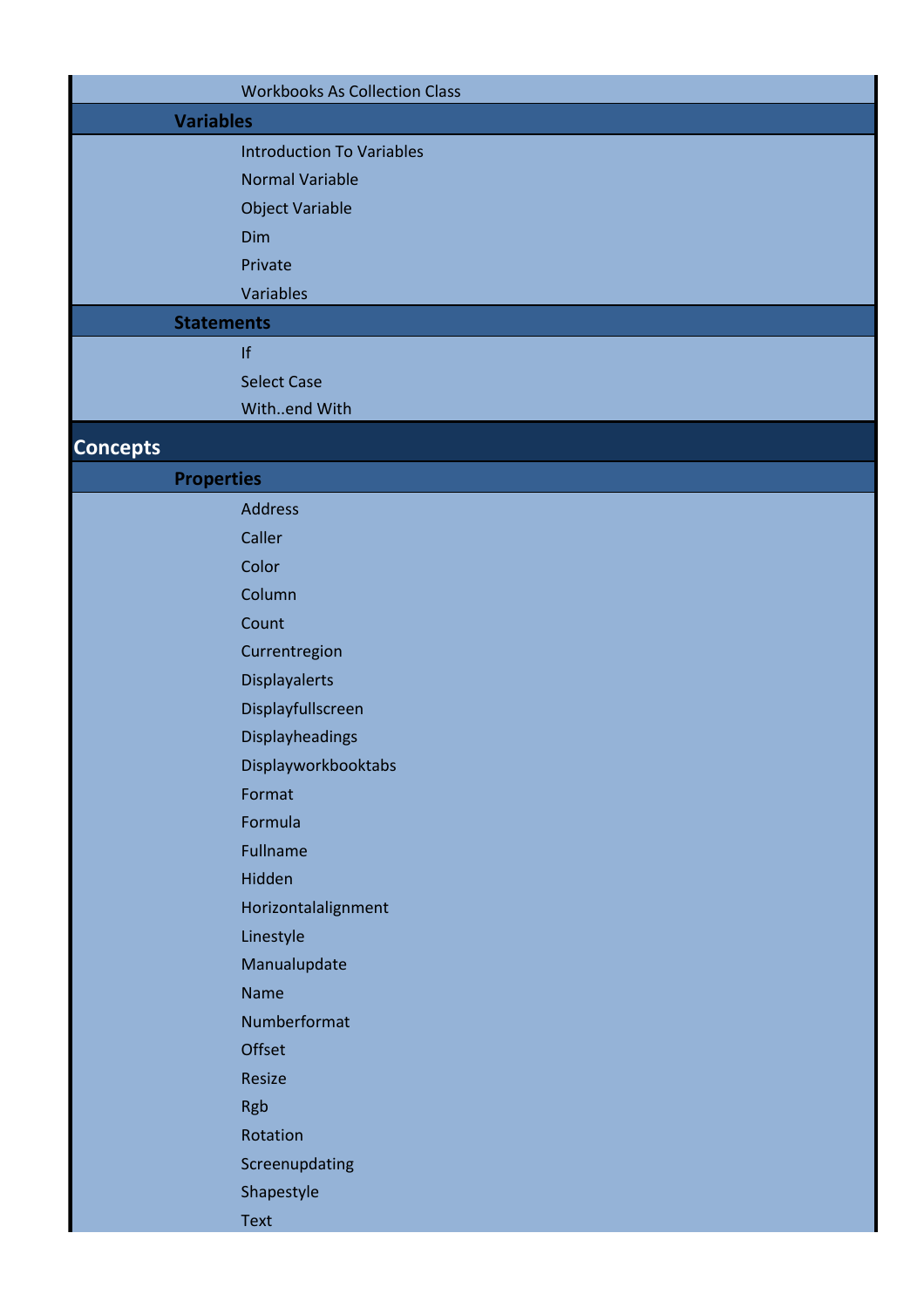|                | Value                |  |
|----------------|----------------------|--|
|                | Verticalalignment    |  |
|                | Visible              |  |
| <b>Methods</b> |                      |  |
|                | Activate             |  |
|                | Add                  |  |
|                | Addcustomlist        |  |
|                | Advancedfilter       |  |
|                | Autofit              |  |
|                | Changefileaccess     |  |
|                | Clear                |  |
|                | <b>Clearcomments</b> |  |
|                | Clearcontents        |  |
|                | <b>Clearformats</b>  |  |
|                | Close                |  |
|                | Copy                 |  |
|                | Copypicture          |  |
|                | Cut                  |  |
|                | <b>Delete</b>        |  |
|                | Deletecustomlist     |  |
|                | Deletefolder         |  |
|                | Export               |  |
|                | Filldown             |  |
|                | Insert               |  |
|                | Kill                 |  |
|                | Merge                |  |
|                | <b>Mkdir</b>         |  |
|                | Ontime               |  |
|                | Paste                |  |
|                | <b>Paste Special</b> |  |
|                | Pastespecial         |  |
|                | Rmdir                |  |
|                | Rowaxislayout        |  |
|                | Saveas               |  |
|                | Select               |  |
|                | Setsourcedata        |  |
|                | Sort                 |  |
|                | Speak                |  |
|                | Unload               |  |
|                | Userpicture          |  |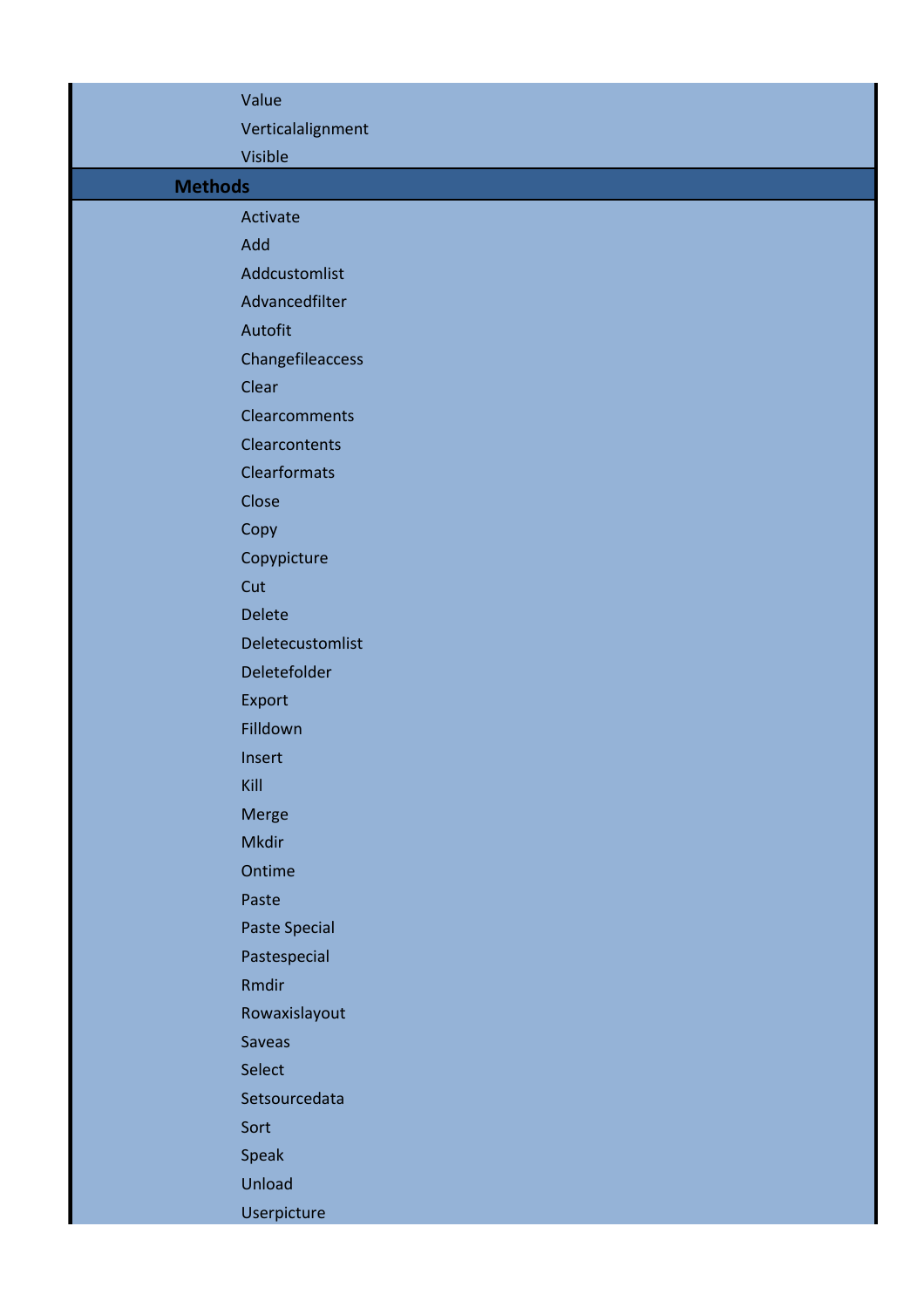| <b>Functions</b> |                  |
|------------------|------------------|
|                  | Abs              |
|                  | Add              |
|                  | Adddatafield     |
|                  | Addpicture       |
|                  | Addshape         |
|                  | Colorno          |
|                  | Create           |
|                  | Createfolder     |
|                  | Createpivottable |
|                  | Customlistcount  |
|                  | Dateserial       |
|                  | Filedialog       |
|                  | Find             |
|                  | Format           |
|                  | Getfolder        |
|                  | Inputbox         |
|                  | Instr            |
|                  | Intersect        |
|                  | Iserror          |
|                  | Isnumeric        |
|                  | Lbound           |
|                  | Lcase            |
|                  | Left             |
|                  | Month            |
|                  | Monthname        |
|                  | <b>Msgbox</b>    |
|                  | Open             |
|                  | Pivotfields      |
|                  | Replace          |
|                  | Right            |
|                  | Specialcells     |
|                  | Split            |
|                  | Sumbycolor       |
|                  | Timeserial       |
|                  | <b>Ubound</b>    |
|                  | Union            |
|                  | Year             |
| Loops            |                  |
|                  | Do Loop          |